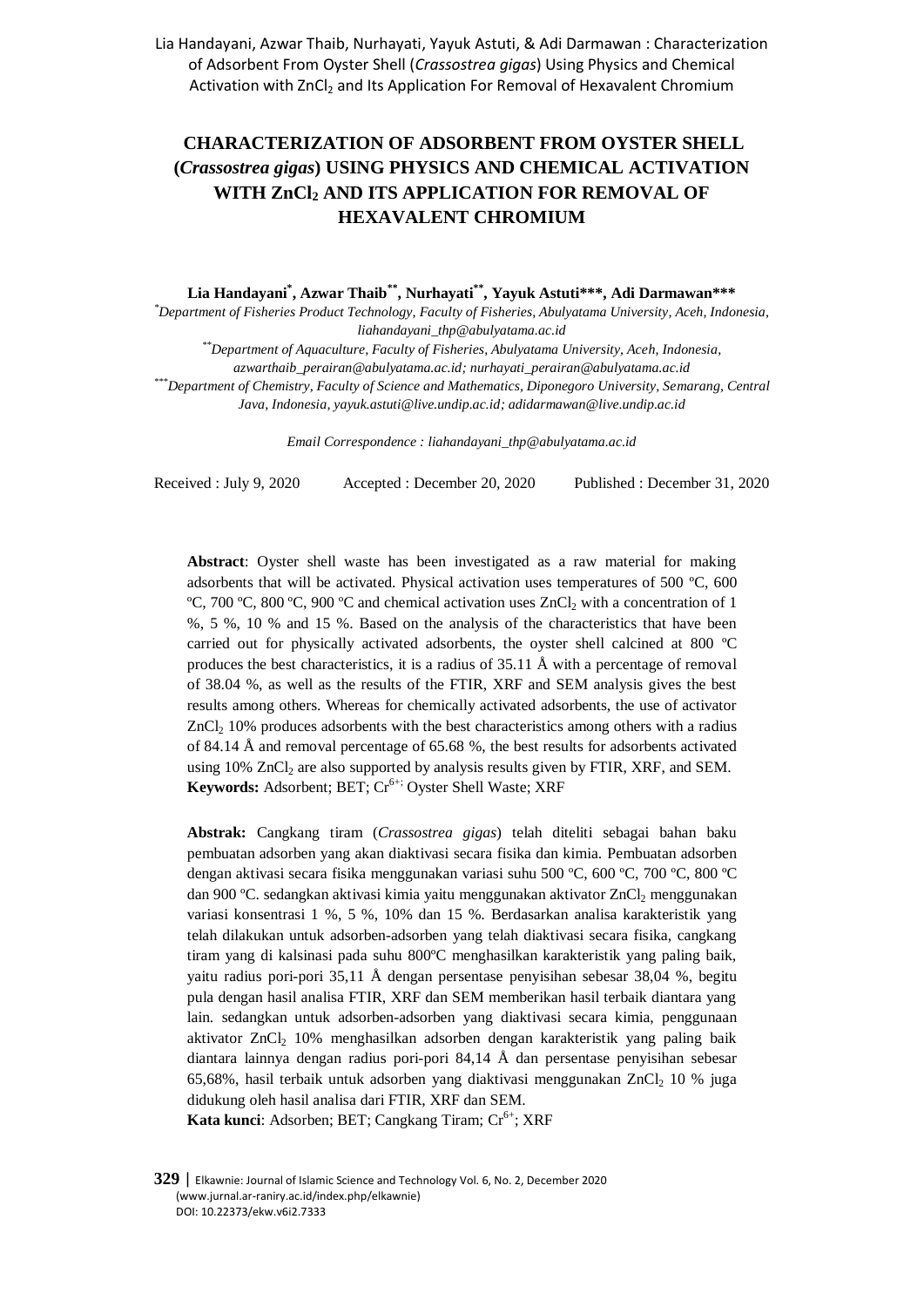#### **Recommended APA Citation :**

Handayani, L., Thaib, A., Nurhayati, Astuti, Y., & Darmawan. A. (2020). Characterization Of Adsorbent From Oyster Shell (*Crassostrea gigas*) Using Physics and Chemical Activation with  $ZnCl<sub>2</sub>$  and Its Application For Removal of Hexavalent Chromium. *Elkawnie*, *6*(2), 329-341. [https://doi.org/10.22373/ekw.v6i2.7333](https://dx.doi.org/10.22373/ekw.v6i2.7333)

### **Introduction**

Oyster shell waste which accumulates if not handled properly can pollute the environment as happened in Alue Naga Aceh Besar District, Indonesia as shown as in figure 1. Some of the problems caused by oyster shell waste include: increasing solid waste that disrupts environmental aesthetics, marine pollution that impacts on the destruction of marine ecosystems caused by illegal dumping of solid waste, causing the odour, higher management costs, demand for material (fertilizers etc.) of the recycled result of oyster shell waste is low. Oyster shell waste is potential for many purposes.



**Figure 1.** Oyster shell waste in Alue Naga Aceh Besar District, Indonesia (A) Empty oyster shell on the riverbank. (B), (C) The waste of oyster shells dumped by farmers.

Several studies on the use of shellfish shells continue to be developed, both as a source of calcium (Handayani & Syahputra, 2017) and as an adsorbent (Afranita, Anita, & Hanifah, 2014; Daud et al., 2017; Jung, Lee, Lee, Yoo, & Shon, 2007; Nasution & Iriany, 2015). Adsorbents originating from blood clam seashells (*Anadara granosa*) can absorb lead ions up to 53.113 % at a concentration of 30 ppm in an hour (Afranita et al., 2014). It contains 97 % calcium carbonate (Mohamed, Yousuf, & Maitra, 2012), so it has the potential to be an adsorbent in the absorption of heavy metals. The higher the level of shell hardness, the higher the level of calcium carbonate is (Surest, Wardani, & Fransiska, 2012). Calcium carbonate (CaCO<sub>3</sub>) calcined at high temperature was decomposed into calcium oxide (CaO), at 900 ºC, calcium content of 56.77 % was obtained (Handayani & Syahputra, 2017). CaO is an activating compound that can function as an adsorbent for phosphate ions with a removal percentage of up to 80 % (Yuangsawad & Na-ranong, 2011). Therefore, it an be concluded that the oyster shell has excellent potential as an adsorbent.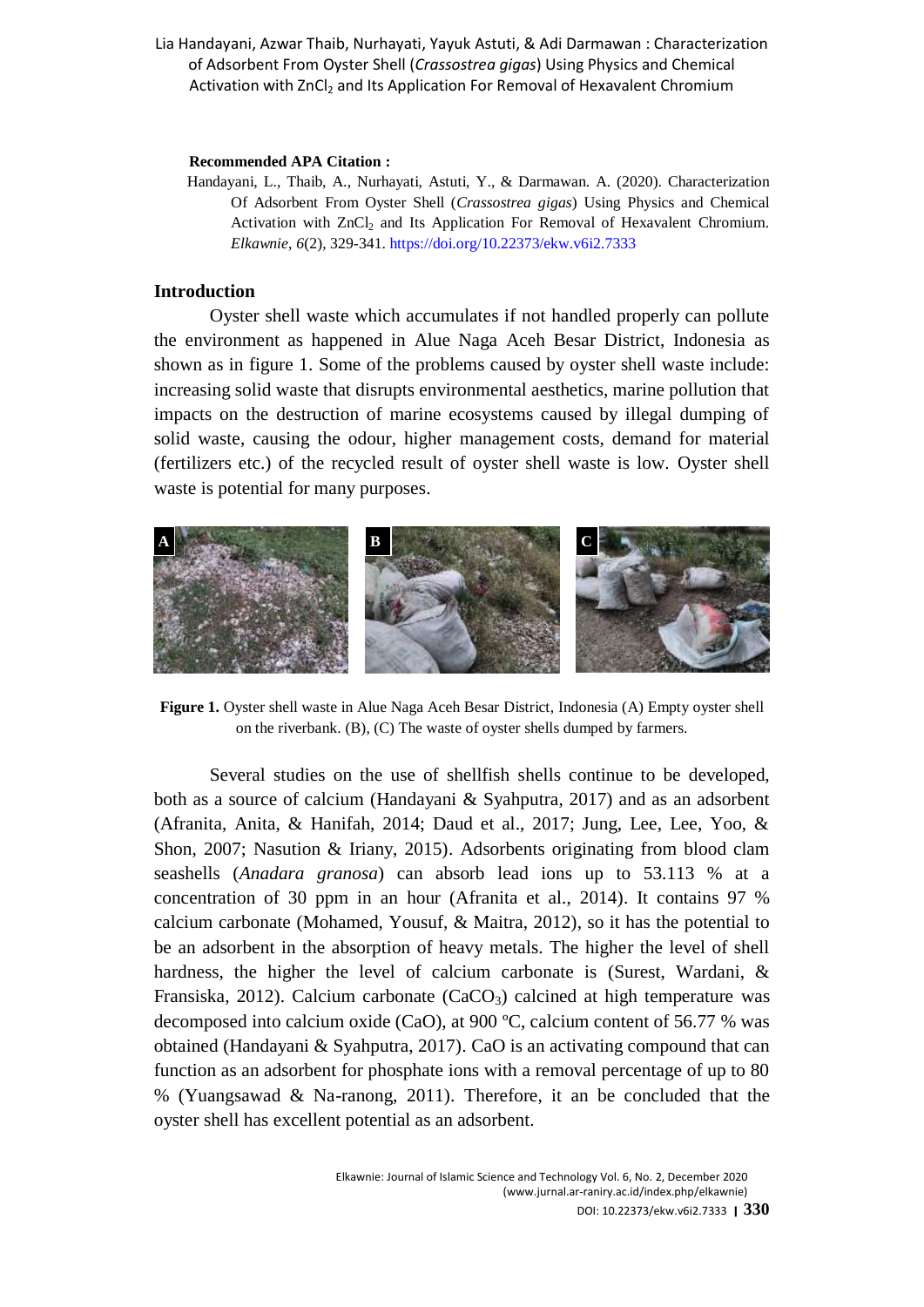Research on heavy metal removal from industrial waste continues to be developed. Still, for some types of heavy metals, the results obtained have not been maximized, especially research on efforts to eliminate metal chromium ions. Waste management that is applied in industries that produce bulky metal waste is by applying a deposition method using chemical compounds. But in the end, this method will produce other toxic compounds, so that the handling of waste will become complicated. Therefore the use of adsorption method is one of the alternative methods to be developed because it is considered more environmentally friendly. Adsorbents can be synthesized through the activation stage, both chemically and physically. Chemical activation is carried out using activators, such as  $ZnCl<sub>2</sub>$  (Hu, Zhou, He, Luo, & Cen, 2009; Wang et al., 2010) NaOH (Handayani, Rahmawati, Nurhayati, Astuti, & Darmawan, 2020) H2SO<sup>4</sup> (Gimba, Ocholi, Egwaikhide, Muyiwa, & Akporhonor, 2009; Handayani et al., 2020). Many studies have stated that the use of  $ZnCl<sub>2</sub>$  activator will produce adsorbents with the best characteristics that are very effectively used as adsorbents (Pambayun, Yulianto, Rachimoellah, & Putri, 2013; Pitaloka, 2011).

The metal coating industry is one of the industries that produce high levels of chromium (Cr) ion waste. This is due to the use of chromium as a dye and coating. The chromium ion produced is in two oxidation conditions, namely  $Cr^{3+}$ and  $Cr^{6+}$ . Generally, in waters, chromium ions exist in their +3 oxidation state but can turn into +6 when oxidized.  $Cr^{6+}$  is toxic, so it needs to be treated so that the levels of the pollutant can decrease and not pollute the water sources. Elimination using adsorbents is known to be very useful for heavy metals such as Hg, Cu and Fe, but still very low for Cr metals. Therefore, the use of oyster shell waste as an adsorbent for  $Cr^{6+}$  heavy metal is essential to be developed, considering that oyster shell waste is one of shellfish waste that has not been widely used, in contrast to other shells which can be used as craft materials for making lamps ornamental and other souvenirs, while it can't be used as crafts or others. But it can be used as adsorbent due to high  $CaCO<sub>3</sub>$ . The use of oyster shell as an adsorbent is expected to increase the economic value of waste and can be an effective  $Cr^{6+}$  removal solution. The purpose of this study is to produce and characterize the adsorbent from oyster shells. Then it is used to adsorb  $Cr^{6+}$  heavy metals.

## **Experimental**

### **Materials**

The materials used in this study were oyster shells,  $ZnCl<sub>2</sub>$ , sulphuric acid  $(H_2SO_4 98 \%)$ , Potassium dichromate  $(K_2Cr_2O_7)$  as a solution for  $Cr^{6+}$ ,  $H_3PO_4$ , 1.5 diphenylcarbazide. Oyster shells used were collected from Alue Naga Aceh Besar District, Indonesia. *Crassostrea gigas* species were collected as the sample.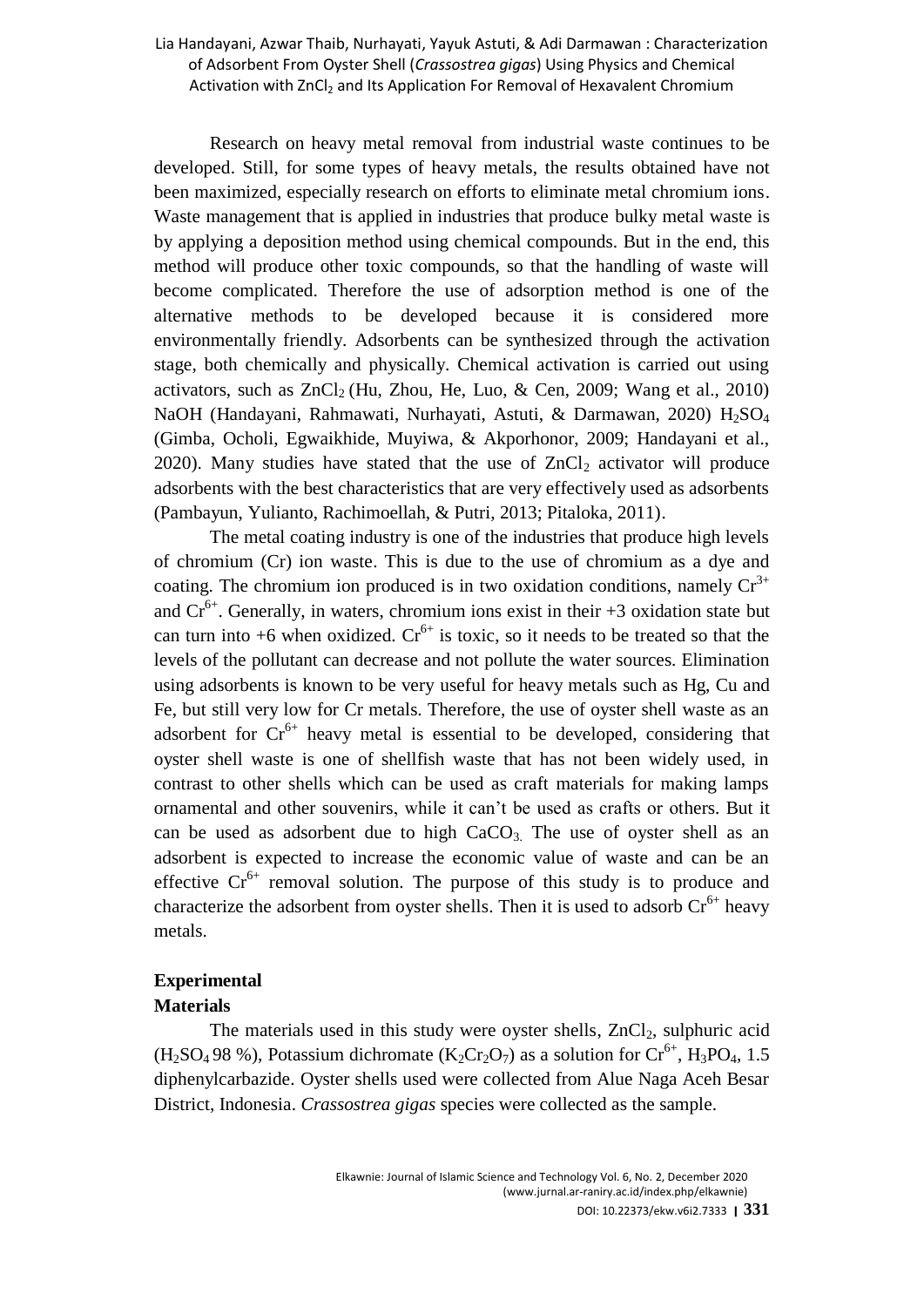### **Preparation of adsorbent** (**Handayani** *et al.***, 2020)**

Oyster shells collected from landfills are washed thoroughly and dried for 5 days. After drying, the oyster shell is crushed to facilitate the smoothing using a planetary ball mill to turn into oyster shell flour and pass a 100 mesh sieve. This refined oyster shell flour is labelled as POS (Powdered Oyster Shell). Physically activated adsorbents are made by heating 100 grams each of oyster shell flour (POS) at different temperatures, namely 500 ºC, 600 ºC, 700 ºC, 800 ºC and 900 ºC for 3 hours. The adsorbent which has calcined at different temperatures is labelled COS-500 (Carbonized oyster shell at 500 ºC), COS-600, COS-700, COS-800, COS-900.

Besides, chemically activated adsorbents were made by soaking oyster shell flour (POS) that has been heated at 800  $^{\circ}$ C for 3 hours with ZnCl<sub>2</sub> solutions of 1 %, 5 %, 10 % and 15 %. The procedure undertook as much as 30 grams of oyster shell flour (POS) which has been carbonized at 800 ºC was soaked in 90 ml of 1 %  $ZnCl<sub>2</sub>$  solution for 2 hours. Then it was filtered to separate the filtrate and residue. The residue is carbonized at 800 ºC for 1 hour. After the adsorbent reaches room temperature, it was washed using distilled water to neutralize it. Then it was dried at 105 °C for 6 hours. The resulting adsorbent is labelled as Zn1-AOS. The same procedure was carried out for immersion using the 5 %  $ZnCl<sub>2</sub>$  activator (Zn5-AOS),  $ZnCl<sub>2</sub>$  10 % (Zn10-AOS) dan  $ZnCl<sub>2</sub>$  15 % (Zn15-AOS).

#### **Characterization of oyster shell and adsorbent**

The analysis of characterization conducted in this study is divided into 4 namely using Fourier transform infrared spectroscopy (FTIR), Surface area analyzer (SAA), X-ray fluorescence (XRF) and Scanning electron microscopy (SEM). Determination of functional groups is done by FTIR (Shimadzu) test equipment, chemical composition analysis using XRF (Bruker). The surface area and pore size were measured using the Brunaeur-Emmet-Teller (BET) and Barret-Joyner-Halenda (BJH) methods with the SSA instrument (NOVA Quantachrome 11.0 version). In contrast, the surface morphology of the adsorbent was analyzed using SEM (JEOL-6510 LA).

# **Adsorption of Cr6+**

Testing of  $Cr^{6+}$  adsorption was carried out by adding 1 g of adsorbent to the 30 ml/l  $Cr^{6+}$  test solution of 30 ml for 24 hours.  $Cr^{6+}$  test solution is made from 1,000 mg/L mother stock (stock solution). After 24 hours, the absorbance of  $Cr^{6+}$ was measured using a spectrophotometer (Biobase Model BK-UV1000.). The measurement follows the APHA procedure (APHA, 1985) where the  $Cr^{6+}$  solution was put into reaction with 1.5-diphenylcarbazide 0.5 % to form a purple complex, at a pH 2, in which the pH was adjusted using  $H<sub>2</sub>SO<sub>4</sub>$  and  $H<sub>3</sub>PO<sub>4</sub>$ . Measurement of  $Cr<sup>6+</sup>$  concentration before and after adsorption was analyzed using a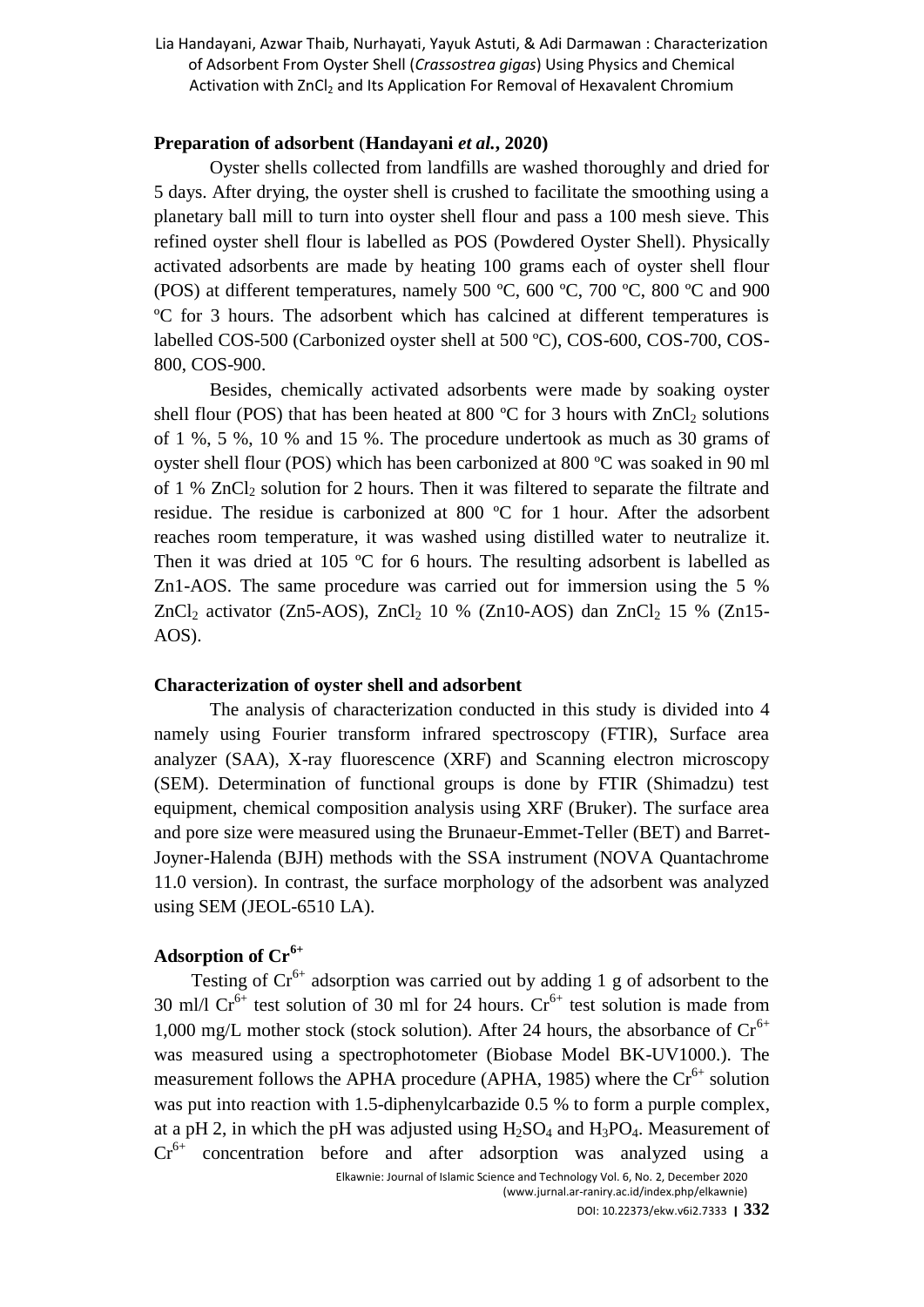spectrophotometer at a wavelength of 540 nm. The maximum wavelength is determined using a standard solution made from a 1,000 mg/l stock solution. The standard  $Cr^{6+}$  solution made to find the maximum wavelength is with concentrations ranging from 0.04 to 0.2 mg/l. The stock solution is made by dissolving 2.829 g K<sub>2</sub>Cr<sub>2</sub>O<sub>7</sub> in 1000 ml distilled water. The Cr<sup>+6</sup> ions removal was determined using the equation below:

C (%) = [C0 – C<sup>e</sup> / C0] x 100 ……………………………(1)

# **Results and Discussion Analysis of FTIR**

Oyster shell flour (POC) dan adsorbent (COS dan Zn-AOS) was characterized using FTIR to determine the functional groups contained therein. FTIR spectra of the samples obtained in this study are presented in Figure 2 below:



**Figure 2.** FTIR spectra of POS, COS and Zn-AOS

The peaks formed in the FTIR spectra produced by POS, COS and Zn-AOS are not much different. Intense peaks formed at wavenumbers 3466 - 3421 cm<sup>-1</sup>, 2517 - 2513 cm<sup>-1</sup>, 1799 – 1734 cm<sup>-1</sup>, 1439 – 1411 cm<sup>-1</sup>, 1084 – 1082 cm<sup>-1</sup>,  $877 - 712$  cm<sup>-1</sup>. It can be seen from Figure 2, that the peaks formed for POS are at wave number 3428.28 cm-1 indicating the presence of amine groups (-NH<sub>2</sub>). Similar to the previous studies conducted, at the peak of 3363 cm<sup>-1</sup> and 1639 cm<sup>-1</sup>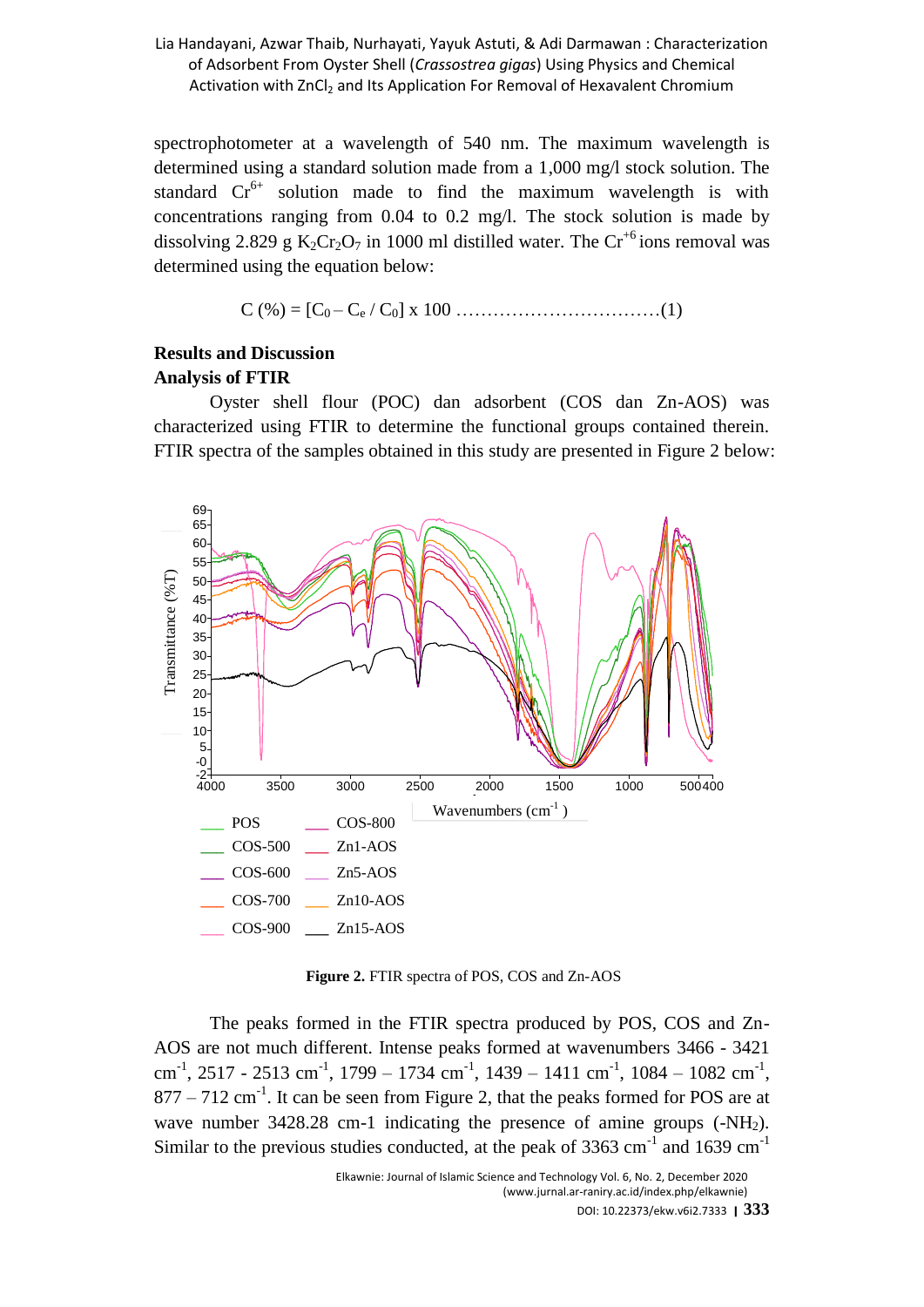(Ghafar, Hussein, & Zakaria, 2017) 3399  $cm^{-1}$  and 1686.28  $cm^{-1}$  (Handayani, Syahputra, & Astuti, 2018) representing the amine functional group, and all analyzed samples have absorption peaks due to amide (NH) and widening peaks which is caused by the O-H group at wave number  $2517-2513$  cm<sup>-1.</sup> But the COS-800 has the most typical and better amide absorption band compared to the others. While the COS-900 peak intensity of amide uptake has been greatly reduced, and it creates a very intense new uptake that is -OH at wave number  $3643.62 \text{ cm}^{-1}$ . The peaks at wave numbers  $1422.03$  cm<sup>-1</sup> and  $1083.97$  cm<sup>-1</sup> are characteristic of the calcium carbonate  $(CaCO_3)$  peak. (Hanura, Trilaksani, & Suptijah, 2017; Husna, Handayani, & Syahputra, 2020; Mondal, Mondal, Dey, & Mukhopadhyay, 2012) reported that the  $CO_3^2$  group or carbonate group could be identified in the region between  $1400 \text{ cm}^{-1} - 1500 \text{ cm}^{-1}$ . The amide group also functions to bind the adsorbate.

All analyzed samples have absorption peaks at wave numbers that indicate the presence of calcium carbonate ( $POS = 1422.03$  cm<sup>-1</sup>, 1083.97 cm<sup>-1</sup>; COS-500  $= 1428.99$  cm<sup>-1</sup>; COS-600 = 1439.25 cm<sup>-1</sup>; COS-700 = 1419.52 cm<sup>-1</sup>; COS-800 = 1435.13 cm<sup>-1</sup>; COS-900 = 1411.77 cm<sup>-1</sup>; Zn1-AOS = 1429.75 cm<sup>-1</sup>; Zn5-AOS = 1423.7 cm<sup>-1</sup>; Zn10-AOS = 1417.26 cm<sup>-1</sup>; Zn15-AOS = 1426.08 cm<sup>-1</sup>). While the absorption peak caused by stretching  $C = O$  amide at wave number 1685 - 1635  $\text{cm}^{-1}$  is shown by POS, COS-500, COS-600, COS-700, COS-900, Zn1-AOS and Zn5-AOS. Absorption peaks resulting from the presence of  $C = O$  groups in wave numbers 1799 - 1734 cm-1 are found in all samples. So the typical twin uptake by the carbonyl group  $(C = 0)$  is produced by POS, COS-500, COS-600, COS-700, COS-900, Zn1-AOS and Zn5-AOS. The  $C = O$  group formed functions as a metal ion binder. Peaks of adsorbents similar to peaks of FTIR analysis from cockle shell (Ghafar et al., 2017). The samples analyzed all come from oyster shells containing silica, causing the formation of absorption peaks at wave numbers 877- 712 cm<sup>-1</sup>, this indicates that the  $SiO_2$  contained in POS, COS and Zn-AOS has not been lost. Similar to previous studies conducted, at the peak of  $871 \text{ cm}^{-1}$ , there was an absorption caused by silica (Handayani et al., 2018). The silica content is one of the impurities for adsorbents that can fill the pores, so the ability of adsorption is reduced.

### **Surface area and pore size analysis**

The analysis was carried out to determine the surface area and characteristics of the adsorbent pores produced because both are parameters that are near related to the ability of adsorption of the adsorbate. An adsorbent with a large surface area has a better adsorption ability because it has a broader contact area so that it will absorb more adsorbate. The surface area of an adsorbent will increase with the loss of impurities contained therein. These compounds can be released through the activation process, both physical activation using high temperatures, and chemical activation using an activator. The loss of these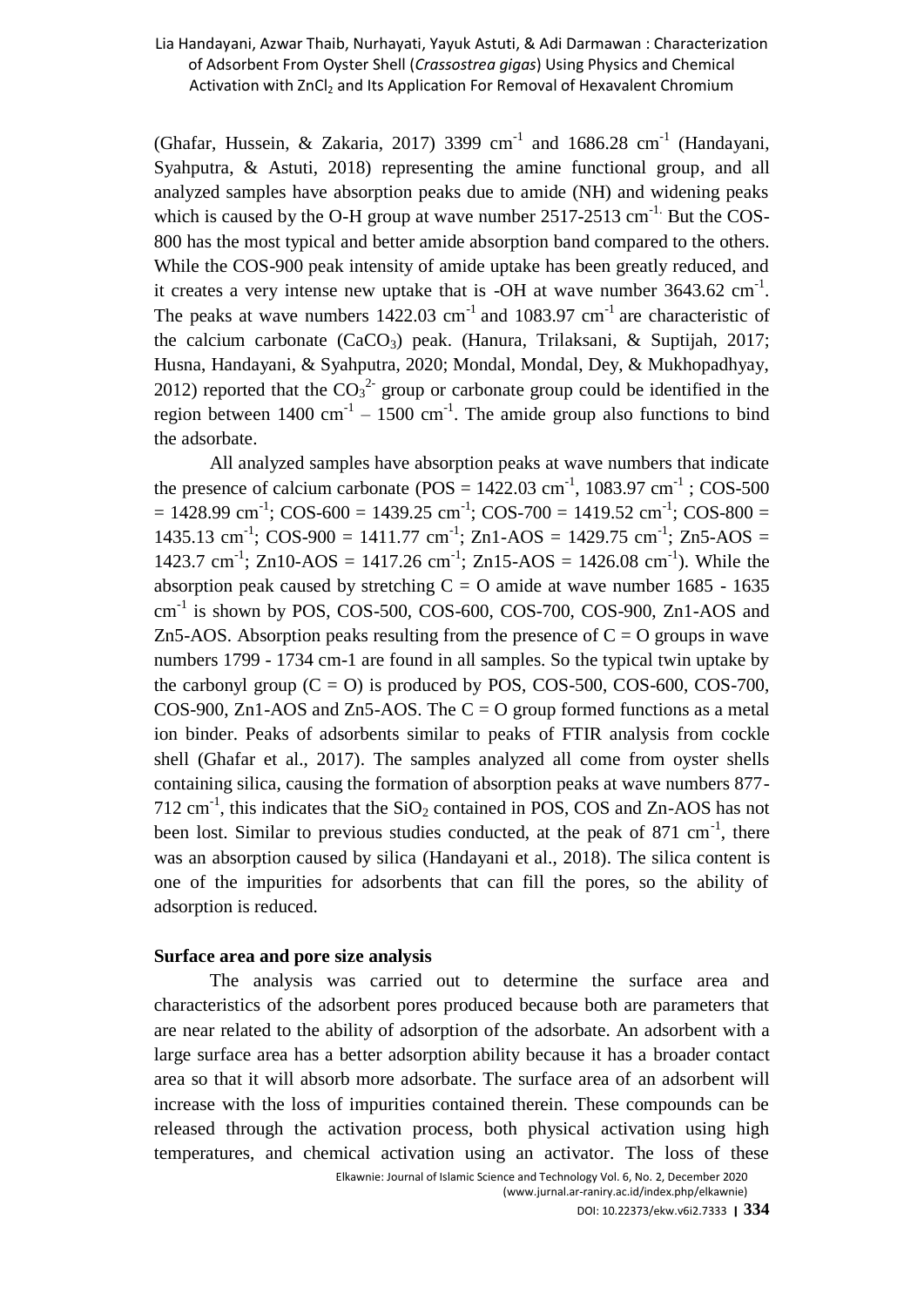impurities will open the pores of the adsorbent so that it will cause an increase in surface area, pore size and volume. Data on surface area and pore characteristics of the adsorbent as the results of this study can be seen in Table 1.

|                     | <b>Physical properties</b> |                      |                       |  |  |  |  |
|---------------------|----------------------------|----------------------|-----------------------|--|--|--|--|
| Sample<br>adsorbent | Surface area               | Pore                 | Pore volume<br>(cc/g) |  |  |  |  |
|                     | $(m^2/g)$                  | radius $(\check{A})$ |                       |  |  |  |  |
| <b>POS</b>          | 2.95                       | 73.02                | 0.013                 |  |  |  |  |
| $COS - 500$         | 5.89                       | 30.83                | 0.009                 |  |  |  |  |
| $COS - 600$         | 10.79                      | 23.16                | 0.012                 |  |  |  |  |
| $COS - 700$         | 5.34                       | 25.45                | 0.004                 |  |  |  |  |
| $COS - 800$         | 7.76                       | 35.11                | 0.014                 |  |  |  |  |
| $COS - 900$         | 23.55                      | 14.5                 | 0.022                 |  |  |  |  |
| $Zn1 - AOS$         | 4.81                       | 49.65                | 0.012                 |  |  |  |  |
| $Zn5 - AOS$         | 2.3                        | 117.66               | 0.012                 |  |  |  |  |
| $Zn10 - AOS$        | 5.0                        | 84.14                | 0.023                 |  |  |  |  |
| $Zn15 - AOS$        | 3.71                       | 59.51                | 0.011                 |  |  |  |  |

**Table 1.** Surface area and pore characteristics of adsorbents

From Table 1, it can be seen that the oyster shell calcined at 800 °C (COS-800) has better characteristics among the calcined oyster shells at different temperatures, so that this COS-800 is chosen for chemical reactivation using  $ZnCl<sub>2</sub>$  activator. COS-800 has better radius and volume than others. Physically activation at 850 °C could increase surface area cockle shells from 1.56  $\text{m}^2/\text{g}$  to 9.63 m<sup>2</sup>/g (Rashidi, Mohamed, & Yusup, 2011). The quality of the adsorbent is not only seen from the surface area but also the radius and the volume. The COS-900 surface area is the highest, but the radius and volume pore has an unfavourable value, this is caused by damage to the carbon wall contained therein, which is caused by using high temperature. This causes the adsorbent has a low absorption too. Whereas POS, which has a high pore radius, does not have a good surface area and pore volume value. Chemically activated adsorbents have a higher pore radius, this is due to the loss of some impurities that cover the pores of the adsorbent (Pambudi, Prasetya, & Sumarni, 2014; Widihati, 2008). However, the adsorbent activated using  $ZnCl<sub>2</sub>$  10 % (Zn10-AOS) is the best among others, this can be seen from the surface area, pore radius and pore volume better. Zn5-AOS has a larger pore radius, but the pore volume and surface area values are minimal. Physical activation or carbonization process purpose to the removal of non-carbon species and the production of a mass of fixed carbon (char) with a rudimentary porous structure and process chemical activation using  $ZnCl<sub>2</sub>$ produces activated carbons with larger porosity (Rodriguez-Reinoso & Silvestre-Albero, 2016).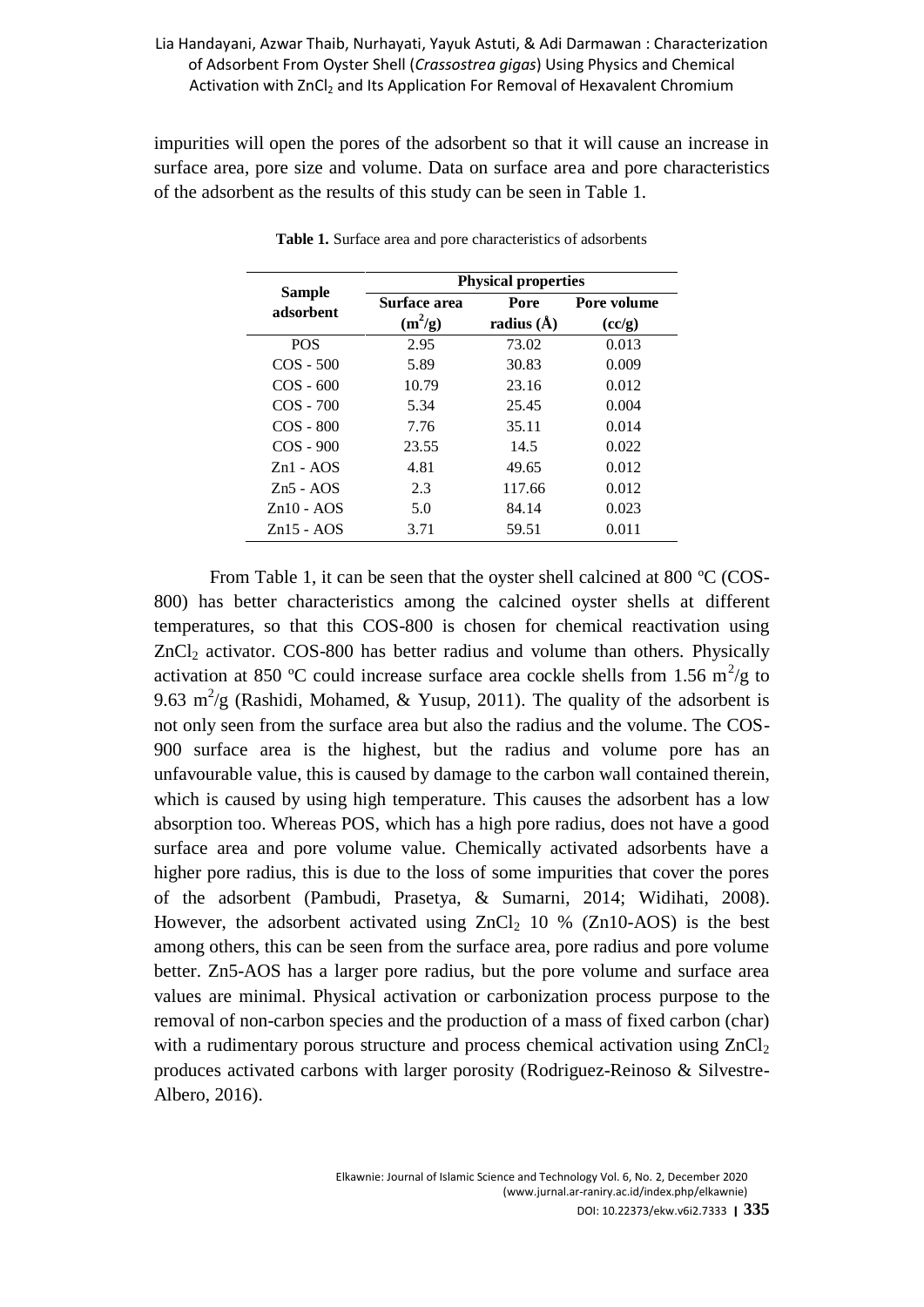### **XRF Analysis**

This analysis is carried out to estimate the chemical composition of the adsorbent produced. The results of XRF POS, COS-800 and Zn-AOS analysis are presented in Table 2.

| <b>Adsorbent</b> | Chemical composition $(\% )$ |      |      |      |      |      |      |      |       |  |
|------------------|------------------------------|------|------|------|------|------|------|------|-------|--|
|                  | Ca                           | Cl   | Al   | Si   | S    | Fe   | Sr   | Ag   | Zn    |  |
| <b>POS</b>       | 98.65                        | 0.38 | 0.22 | 0.16 | 0.21 |      |      | 0.38 |       |  |
| $COS-800$        | 97.23                        | 0.74 | 0.27 | 0.37 | 0.26 | 0.45 | 0.32 | 0.36 |       |  |
| $Zn1-AOS$        | 91.76                        | 0.44 | 0.35 | 0.48 | 0.21 | 0.59 | 0.28 | 0.31 | 5.58  |  |
| $Zn5-AOS$        | 81.77                        | 0.49 | 0.34 | 0.44 | 0.18 | 0.48 | 0.24 | 0.35 | 15.71 |  |
| $Zn10-AOS$       | 70.5                         | 0.7  | Ξ.   | 0.23 | 0.12 | 0.23 | 0.19 | 0.35 | 27.68 |  |
| $Zn15-AOS$       | 64.29                        | 0.79 | ۰    | 0.33 | 0.13 | 0.24 | 0.16 | 0.38 | 33.68 |  |

**Table 2.** Chemical analysis of POS, COS dan Zn-AOS

Based on table 2 above, it can be seen that most of the adsorbent constituents analyzed were calcium (Ca), by the results of previous studies, namely calcined oyster shells at 900 ºC for 4 hours containing calcium levels of 57.77 % (Handayani & Syahputra, 2017). Ca is derived from CaO compounds formed from the decomposition of  $CaCO<sub>3</sub>$  at high temperatures. The most extensive chemical composition of the adsorbents is CaO, but also contains other components in small amounts such as POS  $(AI_2O_3, SiO_2, SO_3, Cl, Ag_2O)$ . Whereas the COS-800, besides containing the same components as POS, also contains  $Fe<sub>2</sub>O<sub>3</sub>$  and SrO, as reported by (Daud et al., 2017; Mohamad, Mohamad, & Jemaat, 2016; Nordin, Hamzah, Hashim, Kasim, & Abdullah, 2015). Likewise with Zn-AOS, the components that make it the same as COS-800 only have the addition of ZnO caused by the attachment of ZnO to the pore walls of the adsorbent. ZnO is caused by the  $ZnCl<sub>2</sub>$  activator used and the incomplete combustion of carbon with oxygen. Zn10-AOS and Zn-15-AOS are the lowest amounts of impurities, which do not contain  $Al_2O_3$ . Zn10-AOS has better characteristics than Zn15-AOS because it contains lower  $SiO<sub>2</sub>$  dan ZnO impurities. These impurities can cover the pores of the adsorbent so that it can inhibit adsorption. The high concentration of  $ZnCl<sub>2</sub>$  that is used can reduce the surface area of adsorbent due to pore-clogging. Some of the researchers in their studies was verified that the used of high concentration of activator could be pored clogging (Açikyildiz, Gürses, & Karaca, 2014; Marina Olivia Esterlita & Netti Herlina, 2015; Pitaloka, 2011; Xu, Liu, Oh, & Park, 2019; Yuangsawad & Naranong, 2011).

### **Surface morphologies (SEM Analysis)**

Identification of the surface morphology of the adsorbents was carried out to determine the surface image and its pores. The analysis was carried out using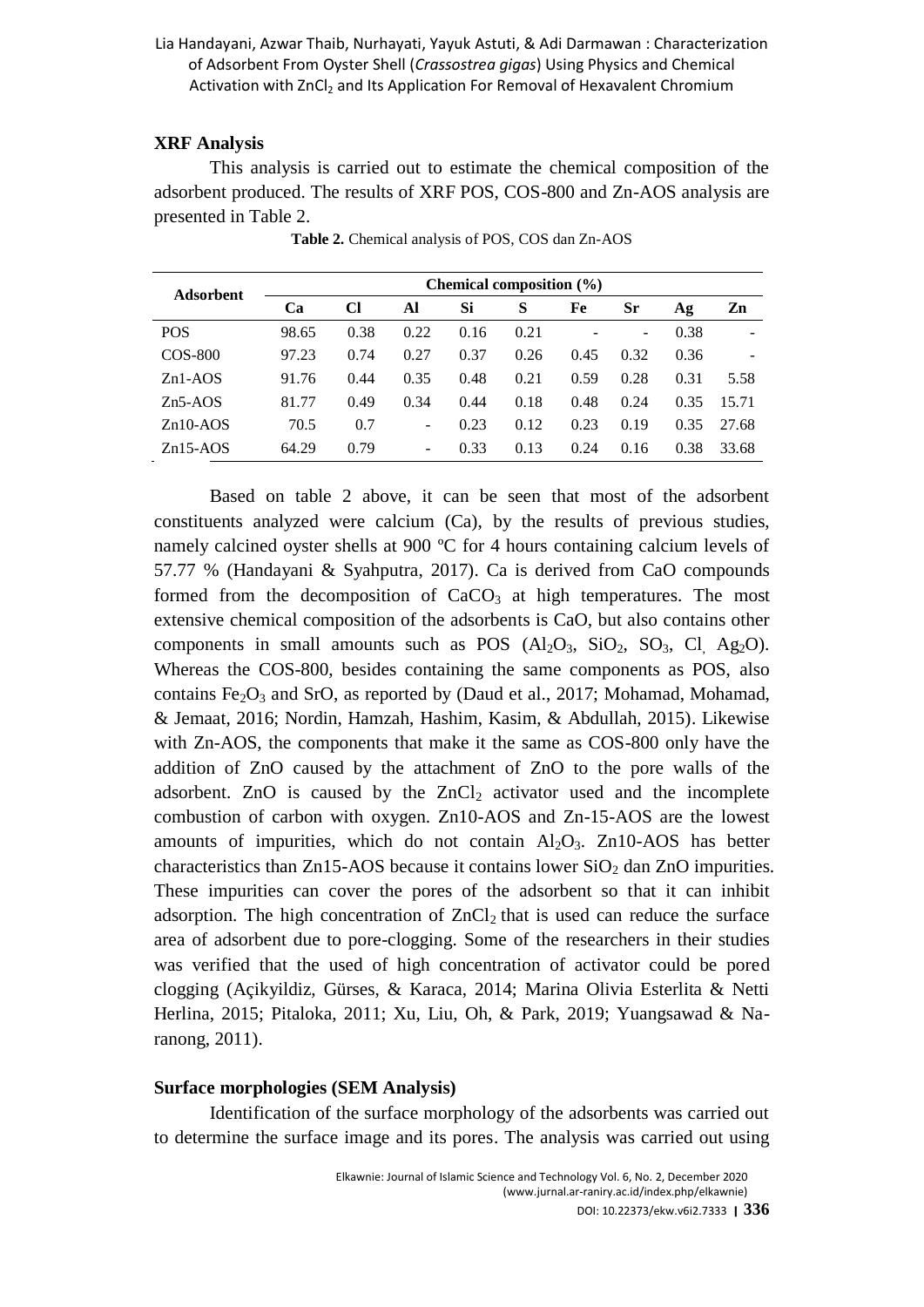SEM instrument. The adsorbents analyzed for morphology are POS, COS-800 and Zn10-AOS. Based on the previous characterization, the best COS was adsorbent which was catalyzed at 800 °C, while the adsorbent which was chemically activated, Zn10-AOS was the best namely adsorbent that used 10 % ZnCl activator. Then the morphological analysis results of the three adsorbents are presented in Figure 3.



**Figure 3.** SEM Image of (A) POS (magnified: x500, x1500, x3000). (B) COS-800 (magnified: x1000, x3000, x5000). (C) Zn10-AOS (magnified: x1500, x800, x5000)

Based on the analysis presented in Figure 3, the surface morphology of the three adsorbents samples looks very different. POS has pores with a surface that is still covered by impurities because it still contains protein and fat (Handayani & Syahputra, 2017). Whereas COS-800, its pores look more open than POS, this is caused by the evaporation of organic compounds that fill the pores of adsorbents. Likewise, Zn10-AOS, which has a better surface morphology than COS-800, which is caused by some impurities that fill the pore walls, have disappeared by immersion using activator. If contaminants cover the pores of the adsorbent, it will decrease the adsorption power. The POS surface looks like irregular cotton beads, while the COS-800 and Zn10-AOS look smoother with more visible and relatively irregular pores. Similar to previous studies that at a higher calcination temperature of 800 ºC and 900 ºC The surface of calcined waste cockle shell presented much smoother surface and more uniform surface (Mohamad, Mohamad, & Jemaat, 2016; Nordin et al., 2015).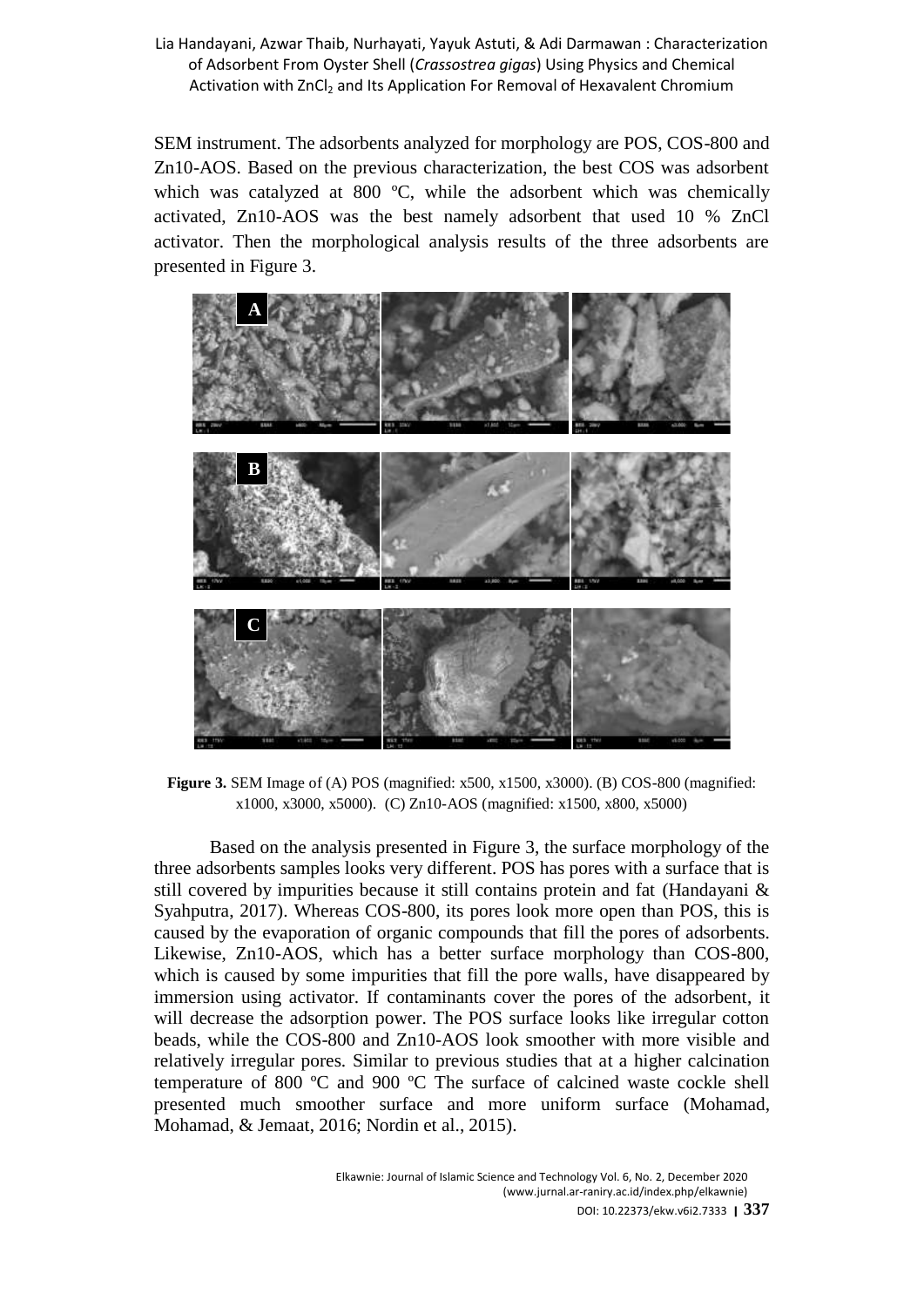## **Adsorption hexavalent chromium (Cr6+)**

The adsorbents that have been characterized are tested for their adsorption ability against  $Cr^{6+}$  heavy metal ions. The percentage of removal of adsorbents of these metal ions is presented in graphical form in Figure 4.



**Figure 4.** Removal efficiency of  $Cr^{6+}$  by (a) POS, (b) COS-500, (c) COS-600, (d) COS-700, (e) COS-800, (f) COS-900, (g) Zn1-AOS, (h) Zn5-AOS, (i) Zn10-AOS, (j) Zn15-AOS

Based on Figure 3, it appears that the Zn10-AOS adsorption ability is the best among others to reach 65.68 %, this is under its characteristics, namely having a good surface area, pores radius and pores volume. While the lowest adsorption ability is POC, which is only 19.8 %, this is because the POC has not undergone activation which can evaporate organic compounds and other impurities that cover the pores, so the POS pores have not been opened which causes the  $Cr^{6+}$  heavy metal ions cannot be absorbed by the adsorbent as reported by (Pambudi et al., 2014; Rashidi et al., 2011; Widihati, 2008).

## **Conclusions**

Oyster shell waste can be used as  $Cr^{6+}$  heavy metal adsorbent. POSs are activated physically (using high temperatures) and can chemically open pores, thereby increasing the ability of adsorbent adsorption. Based on the results of FTIR, XRF, BET/Ads, SEM characterization and adsorption test for  $Cr^{6+}$  heavy metal, Zn10-AOS has the best value among other adsorbents. While the oyster shell is physically activated at various temperatures, it produces the best adsorbent with the calcination temperature of 800 °C (COS-800).

#### **Acknowledgements**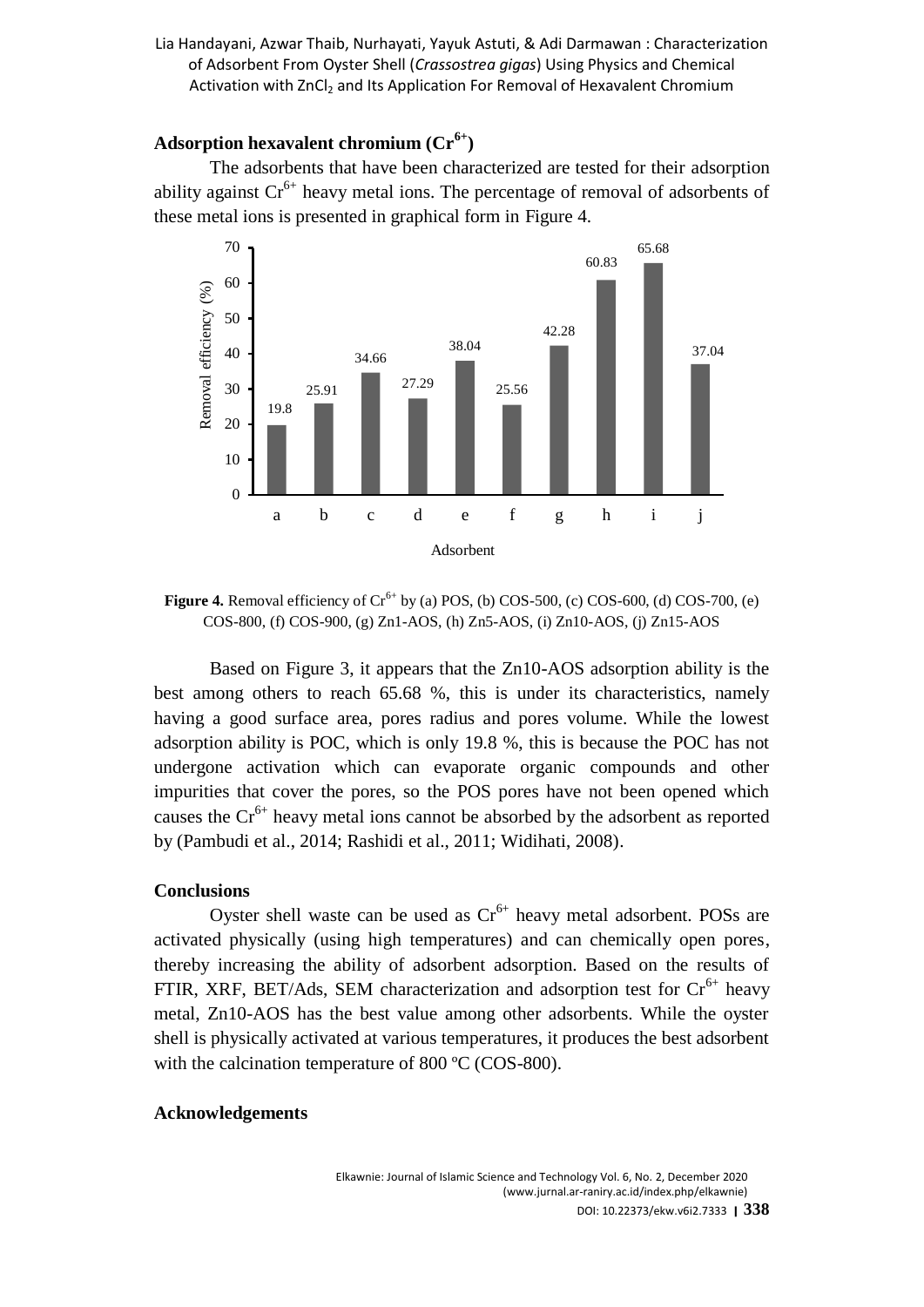The authors are grateful to Abulyatama University and Ministry of Research, Technology and Higher Education of Republic of Indonesia for providing financial support (Contract No. 235/SP2H/LT/DRPM/2019; 099/L13/AKA/LT/2019; 12/HIBAH DIKTI/LPPM/IV/2019).

## **References**

- Açikyildiz, M., Gürses, A., & Karaca, S. (2014). Preparation and characterization of activated carbon from plant wastes with chemical activation. *Microporous and Mesoporous Materials*, *198*, 45–49.
- Afranita, G., Anita, S., & Hanifah, T. A. (2014). Potensi abu cangkang kerang darah (Anadara granosa) sebagai adsorben ion timah putih. *Jurnal Online Fakultas Matematika Dan Ilmu Pengetahuan Alam Universitas Riau*, *1*(1),  $1-5.$
- APHA. (1985). *Standard Methods for the Examination of Water and Wastewater* (16th Edn). Washington, DC, USA: American Public Health Association.
- Daud, Z., Abubakar, M. H., Kadir, A. A., Latiff, A. A. A., Awang, A., Halim, A. A., … Marto, A. (2017). Adsorption Studies of Leachate on Cockle Shells. *International Journal of GEOMATE*, *12*(29), 46–52.
- Ghafar, S. L. M. A., Hussein, M. Z., & Zakaria, Z. A. B. (2017). Synthesis and characterization of cockle shell-based calcium carbonate aragonite polymorph nanoparticles with surface functionalization. *Journal of Nanomaterials*, *2017*, 20–22.
- Gimba, C. E., Ocholi, O., Egwaikhide, P. A., Muyiwa, T., & Akporhonor, E. E. (2009). New raw material for activated carbon: I. Methylene blue adsorption on activated carbon prepared from Khaya senegalensis fruits. *Ciencia e Investigación Agraria*, *36*(1), 107–114.
- Handayani, L., Rahmawati, C., Nurhayati, N., Astuti, Y., & Darmawan, A. (2020). The Characterization of oyster shell (Crassostrea gigas) as adsorbent in the removal of  $Cr(VI)$  ions. A study of NaOH and  $H<sub>2</sub>SO<sub>4</sub>$  activation effect. *Elkawnie: Journal of Islam Science and Technology*, *6*(1), 77–84.
- Handayani, L., & Syahputra, F. (2017). Isolasi Dan Karakterisasi Nanokalsium Dari Cangkang Tiram (Crassostrea gigas). *JPHPI*, *20*(3), 515–523.
- Handayani, L., Syahputra, F., & Astuti, Y. (2018). Utilization and Characterization of Oyster Shell as Chitosan and Nanochitosan. *Jurnal Kimia Sains Dan Aplikasi*, *21*(4), 224–231.
- Hanura, A. B., Trilaksani, W., & Suptijah, P. (2017). Characterization of nanohydroxyapatite from tuna's Thunnus sp bone as biomaterials substance.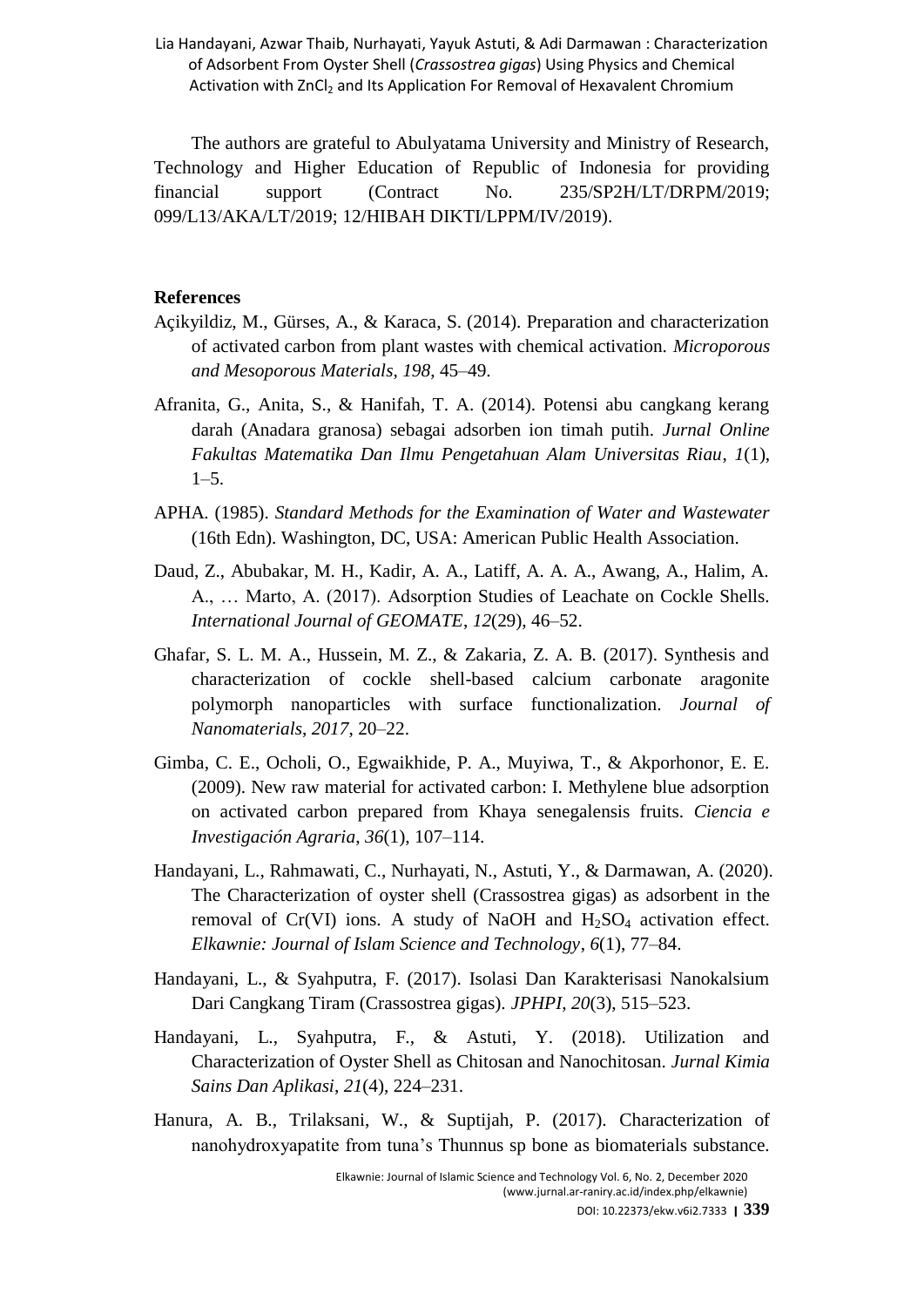*Jurnal Ilmu Dan Teknologi Kelautan Tropis*, *9*(2), 619–629.

- Hu, C., Zhou, J., He, S., Luo, Z., & Cen, K. (2009). Effect of chemical activation of an activated carbon using zinc chloride on elemental mercury adsorption. *Fuel Processing Technology*, *90*(6), 812–817.
- Husna, A., Handayani, L., & Syahputra, F. (2020). Pemanfaatan tulang ikan kambing-kambing (Abalistes stellaris) sebagai sumber kalsium pada produk tepung tulang ikan. *Acta Aquatica: Aquatic Sciences Journal*, *7*(1), 13.
- Jung, J., Lee, J., Lee, G., Yoo, K., & Shon, B. (2007). Reuse of Waste Shells as a SO<sup>2</sup> / NOx Removal Sorbent. *J. Ind. Eng. Chem*, *13*(4), 301–322.
- Marina Olivia Esterlita, & Netti Herlina. (2015). Pengaruh penambahan aktivator ZnCl2, KOH, dan H3PO<sup>4</sup> dalam pembuatan karbon aktif dari pelepah aren (Arenga Pinnata). *Jurnal Teknik Kimia USU*, *4*(1), 47–52.
- Mohamad, S. F. S., Mohamad, S., & Jemaat, Z. (2016). Study of calcinations condition on decomposition of calcium carbonate in waste cockle shell to calcium oxide using thermal gravimetric analysis. *ARPN Journal of Engineering and Applied Sciences*, *11*(16), 9917–9921.
- Mohamed, M., Yousuf, S., & Maitra, S. (2012). Decomposition study of calcium carbonate in cockle shell. *Journal of Engineering Science and Technology*, *7*(1), 1–10.
- Mondal, S., Mondal, B., Dey, A., & Mukhopadhyay, S. S. (2012). Studies on Processing and Characterization of Hydroxyapatite Biomaterials from Different Bio Wastes. *Journal of Minerals and Materials Characterization and Engineering*, *11*(01), 55–67.
- Nasution, J. H., & Iriany. (2015). Pembuatan adsorben dari cangkang kerang bulu yang diaktivasi secara termal sebagai pengadsorpsi fenol. *Jurnal Teknik KImia*, *4*(4), 51–57.
- Nordin, N., Hamzah, Z., Hashim, O., Kasim, F. H., & Abdullah, R. (2015). Effect of temperature in calcination process of seashells. *Malaysian Journal of Analytical Sciences*, *19*(1), 65–70.
- Pambayun, G. S., Yulianto, R. Y. E., Rachimoellah, M., & Putri, E. M. M. (2013). Pembuatan karbon aktif dari arang tempurung kelapa dengan aktivator  $ZnCl<sub>2</sub>$ dan Na2CO<sup>3</sup> sebagai adsorben untuk mengurai kadar fenol dalam air limbah. *Jurnal Teknik POMITS*, *2*(1), 116–120.
- Pambudi, D., Prasetya, A. T., & Sumarni, W. (2014). Adsorpsi Ion Cu(II) Menggunakan Pasir Laut teraktivasi H2SO<sup>4</sup> dan tersalut Fe2O3. *MIPA*, *37*(2), 105–114.

Pitaloka, A. (2011). *Optimalisasi aktivasi karbon aktif tempurung kelapa dengan*